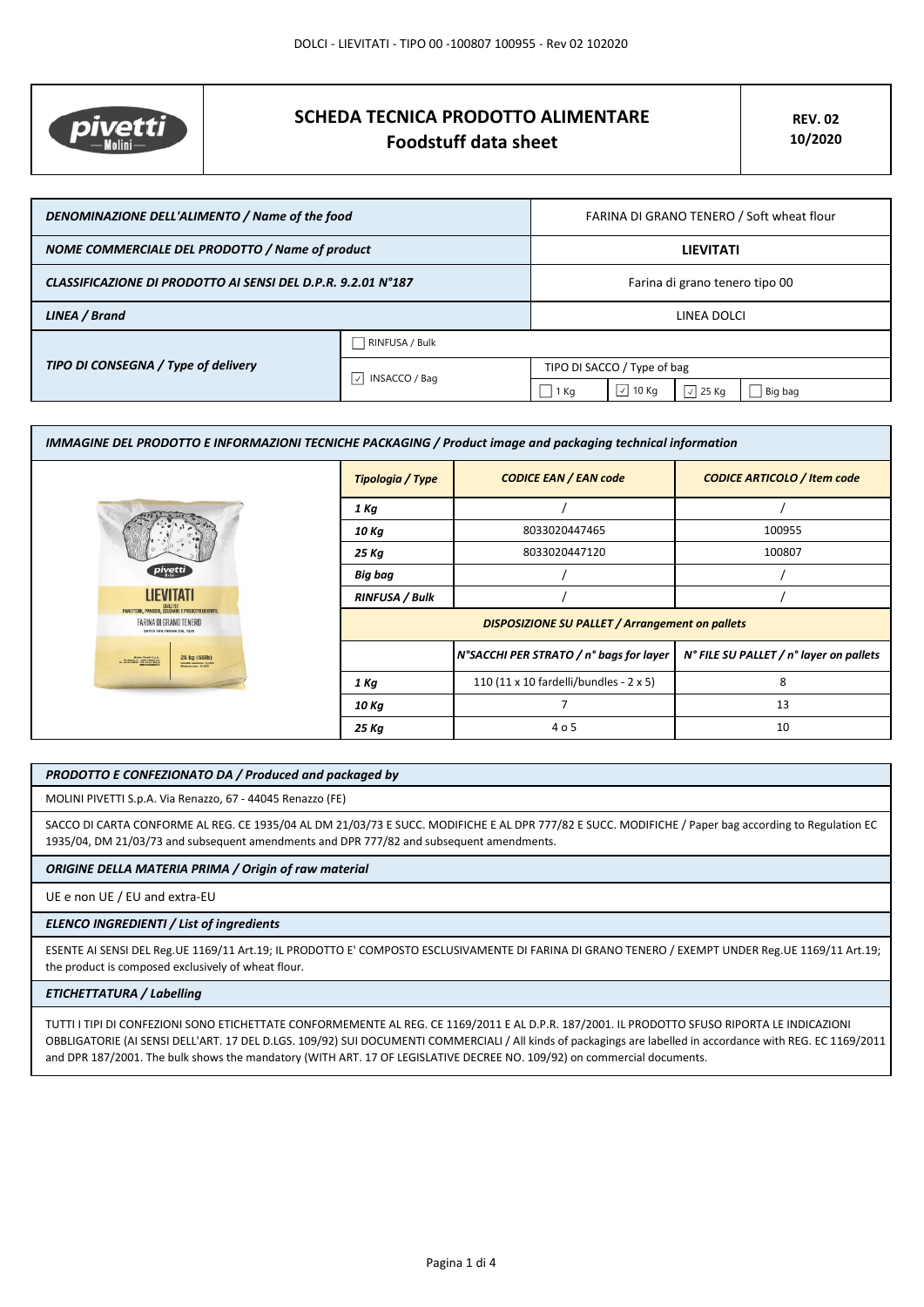| CARATTERISTICHE CHIMICO - FISICHE E REOLOGICHE / Chemical - physical and rheological characteristics                             |                                                           |                                                                                     |                                            |  |
|----------------------------------------------------------------------------------------------------------------------------------|-----------------------------------------------------------|-------------------------------------------------------------------------------------|--------------------------------------------|--|
| <b>PARAMETRI / Parameters</b>                                                                                                    | <b>UNITA' DI</b><br><b>MISURA /</b><br>Unit of<br>measure | <b>VALORE MIN /</b><br><b>Minimum value</b>                                         | <b>VALORE MAX/</b><br><b>Maximum value</b> |  |
| UMIDITA' (Reg. CEE n° 1470/68) / Humidity                                                                                        | %                                                         |                                                                                     | 15,5                                       |  |
| PROTEINE (Metodo Kjeldhal N x 5,70) Protein (Kjeldhal method N x 5,70)                                                           | % $s/s$                                                   | 14                                                                                  |                                            |  |
| MINERALI / Minerals                                                                                                              | % $s/s$                                                   |                                                                                     | 0,55                                       |  |
| INDICE DI CADUTA HAGBERG / Falling Number (Perten method)                                                                        | Sec                                                       | 320                                                                                 |                                            |  |
| ALVEOGRAMMA (METODO CHOPIN) / Alveograph (Chopin Method)                                                                         |                                                           |                                                                                     |                                            |  |
| W (103 erg)                                                                                                                      | Joule                                                     | 380<br>420                                                                          |                                            |  |
| P/L                                                                                                                              |                                                           |                                                                                     | 0,8                                        |  |
| FARINOGRAMMA (METODO BRABENDER) / Farinograph (Brabender Method)                                                                 |                                                           |                                                                                     |                                            |  |
| ASSORBIMENTO ACQUA / Absorption water                                                                                            | %                                                         | 55                                                                                  |                                            |  |
| TEMPO DI ASSORBIMENTO / Water absorption time                                                                                    | Min                                                       | $\overline{2}$                                                                      |                                            |  |
| STABILITA' / Stability                                                                                                           | Min                                                       | 14                                                                                  |                                            |  |
| PROPRIETA' ORGANOLETTICHE / Organoleptic properties                                                                              |                                                           |                                                                                     |                                            |  |
| COLORE / Colour                                                                                                                  |                                                           | BIANCO TIPICO / Typical white                                                       |                                            |  |
| ODORE / Aroma & Flavor                                                                                                           |                                                           | <b>GRADEVOLE E NATURALE / Pleasant and natural</b>                                  |                                            |  |
| ASPETTO / Appearance                                                                                                             |                                                           | POLVERE SOFFICE / Fluffy powder                                                     |                                            |  |
| PERCEZIONE AL TATTO / Perception to the touch                                                                                    |                                                           | BEN OMOGENIZZATA E PRIVA DI GRUMI /<br>Well homogenized, lump-free                  |                                            |  |
| <b>CONTAMINANTI / Contaminants</b>                                                                                               |                                                           |                                                                                     |                                            |  |
|                                                                                                                                  |                                                           |                                                                                     |                                            |  |
| <b>PARAMETRI / Parameters</b>                                                                                                    | <b>UNITA' DI</b><br><b>MISURA</b> /<br>Unit of<br>measure | <b>VALORE MASSIMO CONSENTITO PER LEGGE /</b><br><b>Maximum value allowed by law</b> |                                            |  |
| CHIMICO - FISICI / Chemical - physical                                                                                           |                                                           |                                                                                     |                                            |  |
| RESIDUI PESTICIDI (ORGANOFOSFORATI, CLORURATI, PIRETROIDI) / Residual pesticides<br>(organophosphates, chlorinated, Pyrethroids) | $\mu$ g / Kg                                              | ENTRO I LIMITI DI LEGGE / legal limits                                              |                                            |  |
| AFLATOSSINE B1 / Aflatoxin B1                                                                                                    | µg / Kg                                                   | < 2,0                                                                               |                                            |  |
| AFLATOSSINE (B1, B2, G1, G2) / Aflatoxin B1-B2-G1-G2                                                                             | $\mu$ g / Kg                                              | < 4,0                                                                               |                                            |  |
| OCRATOSSINA A / Ochratoxin A                                                                                                     | µg / Kg                                                   | < 3,0                                                                               |                                            |  |
| ZEARALENONE / Zearalenone                                                                                                        | µg / Kg                                                   | < 75                                                                                |                                            |  |
| DEOSSIVALENOLO (DON) / Vomitoxin (DON)                                                                                           | $\mu$ g / Kg                                              | < 750                                                                               |                                            |  |
| <b>PIOMBO</b>                                                                                                                    | mg / Kg                                                   | < 0,20                                                                              |                                            |  |
| CADMIO                                                                                                                           | mg / Kg                                                   | < 0,10                                                                              |                                            |  |
| MICROBIOLOGICI / Microbiological                                                                                                 |                                                           |                                                                                     |                                            |  |
| CONTA BATTERICA TOTALE (CBT) / Total Plate Count                                                                                 | U.F.C. / g                                                | < 100000                                                                            |                                            |  |
| COLIFORMI TOTALI / Total coliforms                                                                                               | U.F.C. $/g$                                               | < 500                                                                               |                                            |  |
| LIEVITI / Yeasts                                                                                                                 | U.F.C. $/g$                                               | < 1500                                                                              |                                            |  |
| MUFFE/Molds                                                                                                                      | U.F.C. $/g$                                               | < 1500                                                                              |                                            |  |
| ESCHERICHIA COLI / Escherichia coli                                                                                              | U.F.C. $/g$                                               | < 10                                                                                |                                            |  |
| SALMONELLA / Salmonella                                                                                                          | U.F.C. / g                                                | ASSENTE / Absent                                                                    |                                            |  |
| FRAMMENTI DI INSETTO (METODO AOAC) / Filth Test                                                                                  |                                                           |                                                                                     |                                            |  |
| FRAMMENTI DI INSETTO / Fragments of insect                                                                                       | $n^{\circ}$ / 50 g                                        | < 50                                                                                |                                            |  |
| PELI DI RODITORE / Rodent hairs                                                                                                  | $n^{\circ}$ / 50 g                                        | ASSENTE / Absent                                                                    |                                            |  |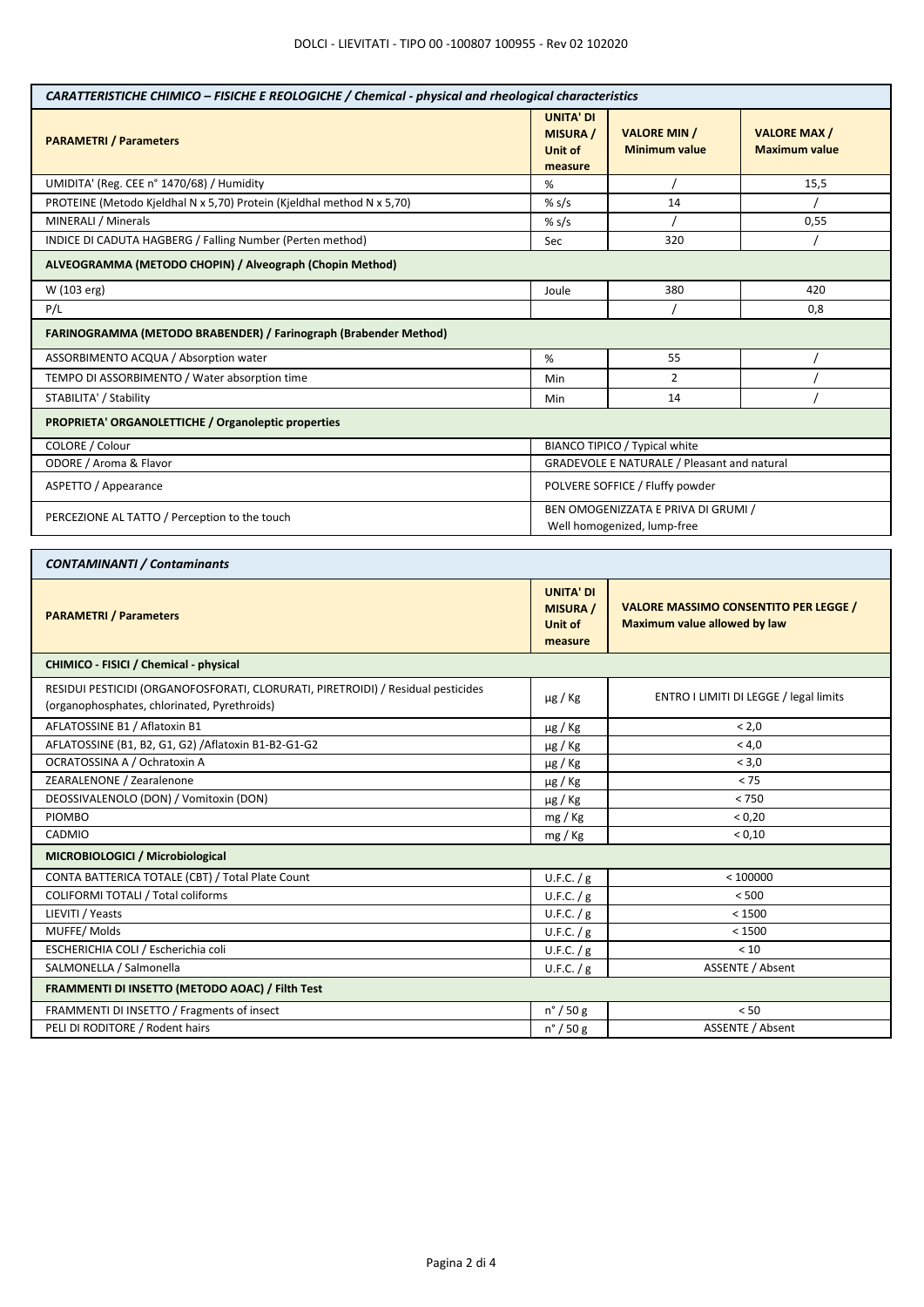| VALORI NUTRIZIONALI MEDI PER 100 g DI PRODOTTO / Mean Nutritional value for 100 g product |                                  |  |  |
|-------------------------------------------------------------------------------------------|----------------------------------|--|--|
| <b>UNITA' DI MISURA /</b><br>Unit of measure                                              | <b>VALORE MEDIO / Mean value</b> |  |  |
| kJ - Kcal                                                                                 | 1456<br>343                      |  |  |
| g                                                                                         | 1,0                              |  |  |
| g                                                                                         | 0,1                              |  |  |
| g                                                                                         | 68                               |  |  |
| g                                                                                         | 1,2                              |  |  |
| g                                                                                         | 1,6                              |  |  |
| g                                                                                         | 14                               |  |  |
| g                                                                                         |                                  |  |  |
|                                                                                           |                                  |  |  |

| SOSTANZE O PRODOTTI CHE PROVOCANO ALLERGIE O INTOLLERANZE / Substances or products causing allergies or intolerances                                                                                                                                                                                                                                                                                                                                                                                                                                                                                                                                                                                                               |                                                                |                                                                                                                                                               |  |
|------------------------------------------------------------------------------------------------------------------------------------------------------------------------------------------------------------------------------------------------------------------------------------------------------------------------------------------------------------------------------------------------------------------------------------------------------------------------------------------------------------------------------------------------------------------------------------------------------------------------------------------------------------------------------------------------------------------------------------|----------------------------------------------------------------|---------------------------------------------------------------------------------------------------------------------------------------------------------------|--|
| SOSTANZE O PRODOTTI CHE PROVOCANO ALLERGIE O INTOLLERANZE - Reg. UE 1169/11 Art.<br>21 e Allegato II / Substances or products causing allergies or intolerances - Reg. UE 1169/11<br>Art. 21 e Annex II                                                                                                                                                                                                                                                                                                                                                                                                                                                                                                                            | <b>PRESENTE NEL</b><br><b>PRODOTTO / Inside the</b><br>product | <b>PRESENZA EVENTUALE E NON</b><br><b>INTENZIONALE (CONTAMINAZIONE</b><br><b>CROCIATA) / Possible and</b><br>unintentional presence (cross-<br>contamination) |  |
| Cereali contenenti glutine: grano (farro e grano khorasan), segale, orzo, avena o i loro ceppi ibridati e prodotti derivati /<br>Cereal containing gluten, namely: wheat (such as spelt and khorasan wheat), rye, barely, oats or their hybridised strains,<br>and products thereof                                                                                                                                                                                                                                                                                                                                                                                                                                                | SI (grano) / yes (wheat)                                       | NO / no                                                                                                                                                       |  |
| Crostacei e prodotti a base di crostacei / Crustaceans and products thereof                                                                                                                                                                                                                                                                                                                                                                                                                                                                                                                                                                                                                                                        | NO / no                                                        | NO / no                                                                                                                                                       |  |
| Uova e prodotti a base di uova / Eggs and products thereof                                                                                                                                                                                                                                                                                                                                                                                                                                                                                                                                                                                                                                                                         | NO/no                                                          | NO/no                                                                                                                                                         |  |
| Pesce e prodotti a base di pesce / Fish and products thereof                                                                                                                                                                                                                                                                                                                                                                                                                                                                                                                                                                                                                                                                       | NO / no                                                        | NO / no                                                                                                                                                       |  |
| Arachidi e prodotti a base di arachidi / Peanuts and products thereof                                                                                                                                                                                                                                                                                                                                                                                                                                                                                                                                                                                                                                                              | NO / no                                                        | NO / no                                                                                                                                                       |  |
| Soia e prodotti a base di soia / Soybeans and products thereof                                                                                                                                                                                                                                                                                                                                                                                                                                                                                                                                                                                                                                                                     | NO / no                                                        | SI (soia) / yes (soy)                                                                                                                                         |  |
| Latte e prodotti a base di latte (incluso il lattosio) / Milk and products thereof                                                                                                                                                                                                                                                                                                                                                                                                                                                                                                                                                                                                                                                 | NO / no                                                        | NO / no                                                                                                                                                       |  |
| Frutta a guscio, vale a dire: mandorle (Amygdalus communis L.), nocciole (Corylus avellana), noci (Juglans regia), noci di<br>acagiù (Anacardium occidentale), noci di pecan [Carya illinoinensis (Wangenh.) K. Koch], noci del Brasile (Bertholletia<br>excelsa), pistacchi (Pistacia vera), noci macadamia o noci del Queensland (Macadamia ternifolia), e i loro prodotti / Nuts,<br>namely: almonds (Amygdalus communis L.), hazelnuts (Corylus avellana), walnuts (Juglans regia), cashews (Anacardium<br>occidentale), pecan nuts (Carya illinoinensis (Wangenh.) K. Koch), Brazil nuts (Bertholletia excelsa), pistachio nuts<br>(Pistacia vera), macadamia or Queensland nuts (Macadamia ternifolia), and products thereof | NO / no                                                        | NO / no                                                                                                                                                       |  |
| Sedano e prodotti a base di sedano / Celery and products thereof                                                                                                                                                                                                                                                                                                                                                                                                                                                                                                                                                                                                                                                                   | NO / no                                                        | NO / no                                                                                                                                                       |  |
| Senape e prodotti a base di senape / Mustard and products thereof                                                                                                                                                                                                                                                                                                                                                                                                                                                                                                                                                                                                                                                                  | NO/no                                                          | NO/no                                                                                                                                                         |  |
| Semi di sesamo e prodotti a base di semi di sesamo / Sesame Seeds and products thereof                                                                                                                                                                                                                                                                                                                                                                                                                                                                                                                                                                                                                                             | NO / no                                                        | NO / no                                                                                                                                                       |  |
| Frutta a guscio: mandorle, nocciole, noci comuni ecc e prodotti derivati / Tree Nuts                                                                                                                                                                                                                                                                                                                                                                                                                                                                                                                                                                                                                                               | NO / no                                                        | NO / no                                                                                                                                                       |  |
| Anidride solforosa e solfiti in concentrazioni superiori a 10 mg/Kg o 10 mg/litro in termini di SO2 / Sulphur dioxide and<br>sulphites at concentrations of more than 10 mg/Kg or 10 mg/litre in terms of the total SO2                                                                                                                                                                                                                                                                                                                                                                                                                                                                                                            | NO / no                                                        | NO / no                                                                                                                                                       |  |
| Lupini e prodotti a base di lupini / Lupin and products thereof                                                                                                                                                                                                                                                                                                                                                                                                                                                                                                                                                                                                                                                                    | NO / no                                                        | NO / no                                                                                                                                                       |  |
| Molluschi e prodotti a base di molluschi / Molluscs and products thereof                                                                                                                                                                                                                                                                                                                                                                                                                                                                                                                                                                                                                                                           | NO/no                                                          | NO/no                                                                                                                                                         |  |

| <b>DURATA DEL PRODOTTO / Shelf Life</b>                                    |                                                                                |  |  |
|----------------------------------------------------------------------------|--------------------------------------------------------------------------------|--|--|
| <b>PRODOTTO / Product</b>                                                  |                                                                                |  |  |
| IN SACCO DA 10 e 25 Kg / For bag of 10 and 25 Kg                           | 270 GIORNI DALLA DATA DI CONFEZIONAMENTO / 270 days from the date of packaging |  |  |
| IN SACCO DA 1 E 5 Kg / For bag of 1 and 5 Kg                               | 365 GIORNI DALLA DATA DI CONFEZIONAMENTO / 365 days from the date of packaging |  |  |
| <b>RINFUSA / Bulk</b>                                                      | 180 GIORNI DALLA DATA DI MACINAZIONE / 180 days from the date of milling       |  |  |
| <b>MODALITA' DI CONSERVAZIONE / Storage conditions</b>                     |                                                                                |  |  |
| DA CONSERVARE IN LUOGO FRESCO ED ASCIUTTO (temp. 18-25 C° umidità ≤ 60%) / |                                                                                |  |  |
| Store in a cool and dry place (temp $18-25$ C° humidity $\leq 60\%$ )      |                                                                                |  |  |

Store in a cool and dry place (temp. 18-25 C° humidity ≤ 60%)